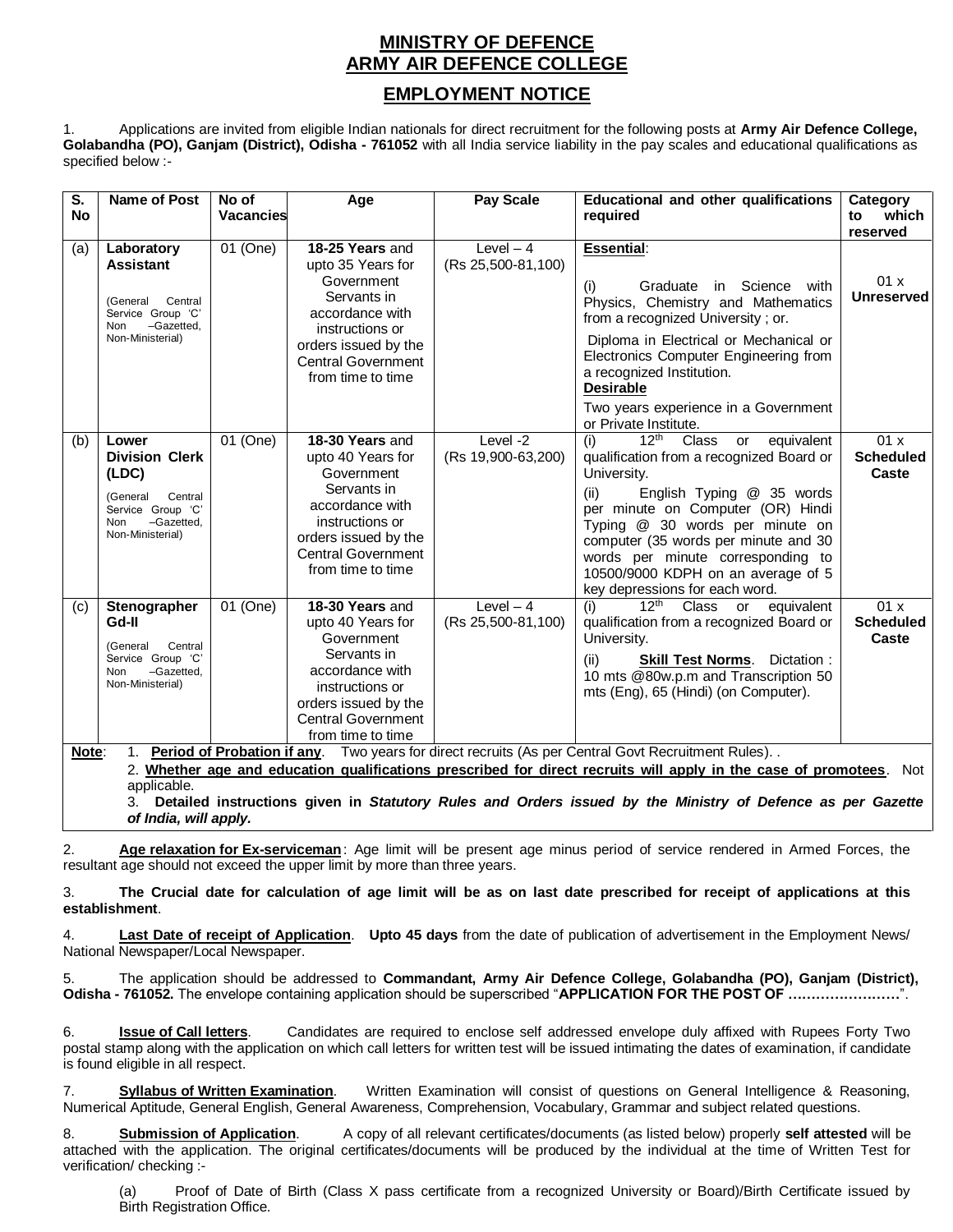(b) Marks Sheet of educational qualifications prescribed for the post.

2

- (c) Caste Certificate as applicable to the post concerned.
- (d) Nativity/Residential Certificate duly signed by the ADM/DM or Tehsildar.
- (e) Experience Certificate as applicable to the post concerned.
- (f) Army Discharge Certificate (for Ex-Servicemen Candidates only).
- (g) Character Certificate issued by the Sarpanch/Gazetted Officer.

(h) Two passport size recent photographs attested at the front by a Gazetted Officer, one to be pasted in the application form and another to be passed on the call letter to be issued.

- (j) PAN Card and Aadhar Card.
- (k) Over writing/Erasing/Incorrect/Incomplete information in the application will render the application invalid andrejected.

## 9. **GENERAL INSTRUCTIONS**.

(a) The Application and Call letter for Written test will be submitted on the prescribed format given below.

(b) Date & Time of Written Examination/Practical Test will be intimated by post separately to the eligible candidates whose application is found in order.

(c) No Travelling allowance will be admissible for Written Examination/Practical Test. Candidates will make their own boarding/lodging arrangement for Written Examination/Practical Test.

(d) Candidates will bring original certificates in educational & other qualifications, experience, caste & other documents etc on the date of written examination for verification/checking.

(e) Please note that incomplete applications without affixing photographs/without signature or without enclosing attested copies of all required certificate will be rejected without any notice.

(f) Dates of test & No of vacancies may change due to unforeseen circumstances at the discretion of the Commandant, Army Air Defence College. This establishment will not be responsible for not receiving of application forms and non receipt of callers by candidates.

(g) No application will be accepted in person by hand or through any representative. The application must be posted to the addressee. This establishment will not responsible for any kind of postal delay.

(h) This establishment will not be held responsible for lost /delayed/misplaced or wrongly delivered mail.

(j) **Place of works**: Army Air Defence College, c/o 99 APO with all India service liability.

| 1.<br>Post applied for<br>Category for which applied<br>2.<br>: Unreserved/ Scheduled Caste<br>(Affix<br>3.<br>Full Name (in Block letters)<br>passport size<br>Sex<br>4.<br>attested<br>5.<br>Father's/Husband's Name<br>photograph)<br>6.<br>Date of Birth<br>7.<br>Age as on last date of application<br>Years Months<br>Days.<br>8.<br>Nationality<br>9.<br>Religion<br>10.<br><b>Marital Status</b><br>: Married/Unmarried<br><b>Educational Qualifications</b><br>11.<br>12.<br>Experience in the subject field of selection<br>13.<br>Correspondence Address with Telephone No:<br>Permanent Address with Telephone No<br>14.<br>Whether you are ever debarred or disqualified by any Public Service Commission / Recruitment Board from any of their<br>15.<br>Examination/Selection<br>16.<br>Whether you have been ever convicted by any Court for any offence :<br>Do you have any close relative working in Army Air Defence College, if yes, give name and official address :<br>17. |  |  | <b>APPLICATION FORM</b> |  |  |  |  |  |
|---------------------------------------------------------------------------------------------------------------------------------------------------------------------------------------------------------------------------------------------------------------------------------------------------------------------------------------------------------------------------------------------------------------------------------------------------------------------------------------------------------------------------------------------------------------------------------------------------------------------------------------------------------------------------------------------------------------------------------------------------------------------------------------------------------------------------------------------------------------------------------------------------------------------------------------------------------------------------------------------------|--|--|-------------------------|--|--|--|--|--|
|                                                                                                                                                                                                                                                                                                                                                                                                                                                                                                                                                                                                                                                                                                                                                                                                                                                                                                                                                                                                   |  |  |                         |  |  |  |  |  |
|                                                                                                                                                                                                                                                                                                                                                                                                                                                                                                                                                                                                                                                                                                                                                                                                                                                                                                                                                                                                   |  |  |                         |  |  |  |  |  |
|                                                                                                                                                                                                                                                                                                                                                                                                                                                                                                                                                                                                                                                                                                                                                                                                                                                                                                                                                                                                   |  |  |                         |  |  |  |  |  |
|                                                                                                                                                                                                                                                                                                                                                                                                                                                                                                                                                                                                                                                                                                                                                                                                                                                                                                                                                                                                   |  |  |                         |  |  |  |  |  |
|                                                                                                                                                                                                                                                                                                                                                                                                                                                                                                                                                                                                                                                                                                                                                                                                                                                                                                                                                                                                   |  |  |                         |  |  |  |  |  |
|                                                                                                                                                                                                                                                                                                                                                                                                                                                                                                                                                                                                                                                                                                                                                                                                                                                                                                                                                                                                   |  |  |                         |  |  |  |  |  |
|                                                                                                                                                                                                                                                                                                                                                                                                                                                                                                                                                                                                                                                                                                                                                                                                                                                                                                                                                                                                   |  |  |                         |  |  |  |  |  |
|                                                                                                                                                                                                                                                                                                                                                                                                                                                                                                                                                                                                                                                                                                                                                                                                                                                                                                                                                                                                   |  |  |                         |  |  |  |  |  |
|                                                                                                                                                                                                                                                                                                                                                                                                                                                                                                                                                                                                                                                                                                                                                                                                                                                                                                                                                                                                   |  |  |                         |  |  |  |  |  |
|                                                                                                                                                                                                                                                                                                                                                                                                                                                                                                                                                                                                                                                                                                                                                                                                                                                                                                                                                                                                   |  |  |                         |  |  |  |  |  |
|                                                                                                                                                                                                                                                                                                                                                                                                                                                                                                                                                                                                                                                                                                                                                                                                                                                                                                                                                                                                   |  |  |                         |  |  |  |  |  |
|                                                                                                                                                                                                                                                                                                                                                                                                                                                                                                                                                                                                                                                                                                                                                                                                                                                                                                                                                                                                   |  |  |                         |  |  |  |  |  |
|                                                                                                                                                                                                                                                                                                                                                                                                                                                                                                                                                                                                                                                                                                                                                                                                                                                                                                                                                                                                   |  |  |                         |  |  |  |  |  |
|                                                                                                                                                                                                                                                                                                                                                                                                                                                                                                                                                                                                                                                                                                                                                                                                                                                                                                                                                                                                   |  |  |                         |  |  |  |  |  |
|                                                                                                                                                                                                                                                                                                                                                                                                                                                                                                                                                                                                                                                                                                                                                                                                                                                                                                                                                                                                   |  |  |                         |  |  |  |  |  |
|                                                                                                                                                                                                                                                                                                                                                                                                                                                                                                                                                                                                                                                                                                                                                                                                                                                                                                                                                                                                   |  |  |                         |  |  |  |  |  |
|                                                                                                                                                                                                                                                                                                                                                                                                                                                                                                                                                                                                                                                                                                                                                                                                                                                                                                                                                                                                   |  |  |                         |  |  |  |  |  |
|                                                                                                                                                                                                                                                                                                                                                                                                                                                                                                                                                                                                                                                                                                                                                                                                                                                                                                                                                                                                   |  |  |                         |  |  |  |  |  |
|                                                                                                                                                                                                                                                                                                                                                                                                                                                                                                                                                                                                                                                                                                                                                                                                                                                                                                                                                                                                   |  |  |                         |  |  |  |  |  |

hereby declare that the particulars filled by me in this form are true to the best of my knowledge and belief and in case they are found false, my candidature shall be liable to be rejected.

| Place<br>Date |                                                                                                                                                                                                                                | Signature of Candidate<br>(Name of candidate in Capital letters)                    |                              |  |
|---------------|--------------------------------------------------------------------------------------------------------------------------------------------------------------------------------------------------------------------------------|-------------------------------------------------------------------------------------|------------------------------|--|
|               |                                                                                                                                                                                                                                | <b>CALL LETTER FOR WRITTEN EXAMINATION</b><br>(To be issued to eligible candidates) |                              |  |
|               | Post applied for                                                                                                                                                                                                               |                                                                                     |                              |  |
| 2.            | Full Name (in Block letters)                                                                                                                                                                                                   |                                                                                     | (Affix passport              |  |
| 3.            | Father's/Husband's Name                                                                                                                                                                                                        |                                                                                     | size attested<br>photograph) |  |
| 4.            | Full address for communication<br>with telephone No                                                                                                                                                                            |                                                                                     |                              |  |
|               |                                                                                                                                                                                                                                | <b>FOR OFFICIAL USE</b>                                                             |                              |  |
| 6.            | Index / Roll No : the control of the control of the control of the control of the control of the control of the control of the control of the control of the control of the control of the control of the control of the contr |                                                                                     |                              |  |
| 7.            | Date of Written Examination :                                                                                                                                                                                                  |                                                                                     |                              |  |
| 8.            | Time of Written Examination :                                                                                                                                                                                                  |                                                                                     |                              |  |
| 9.            | Venue of Written Examination:                                                                                                                                                                                                  |                                                                                     |                              |  |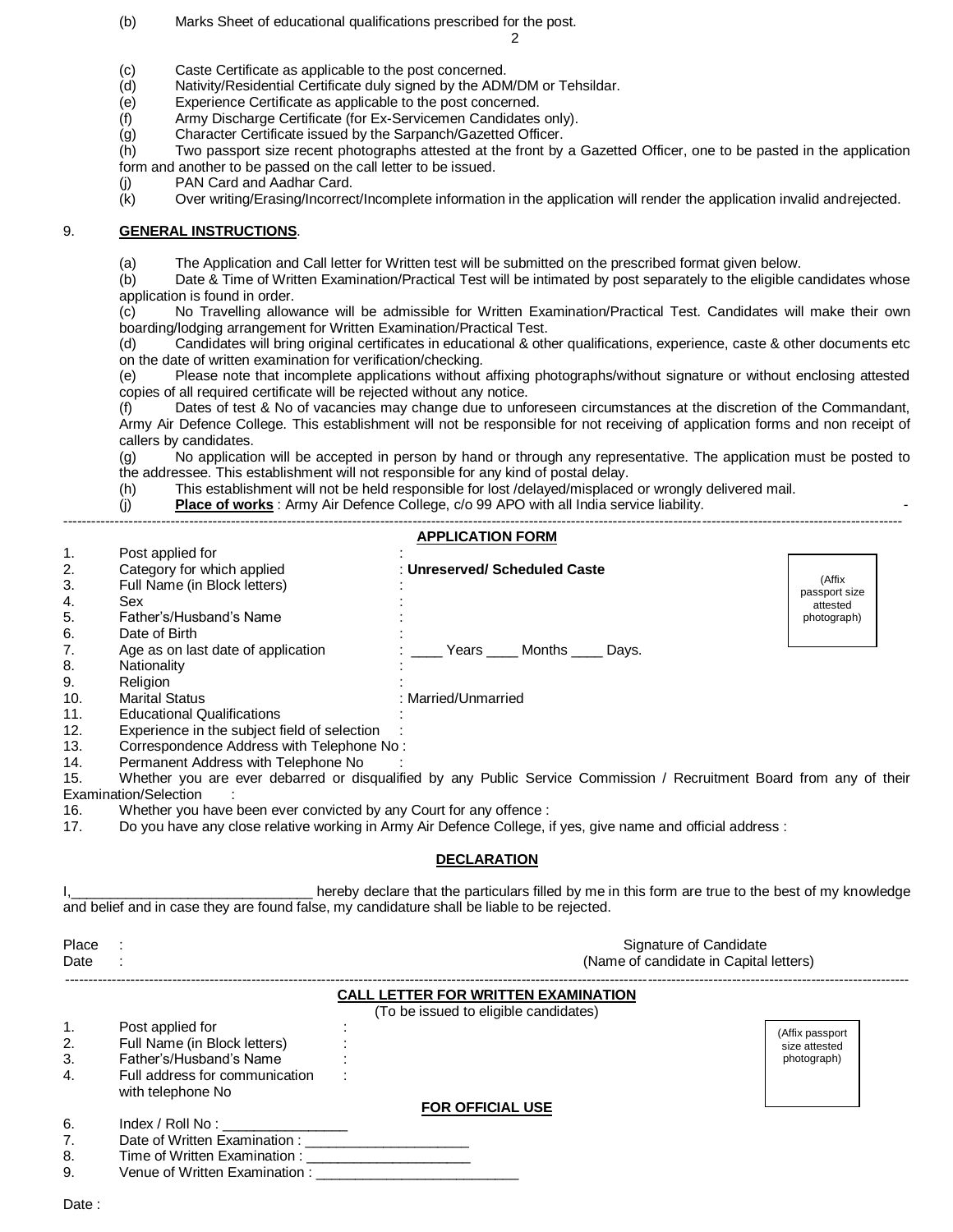## **Davp- 10620/11/0001/2223**